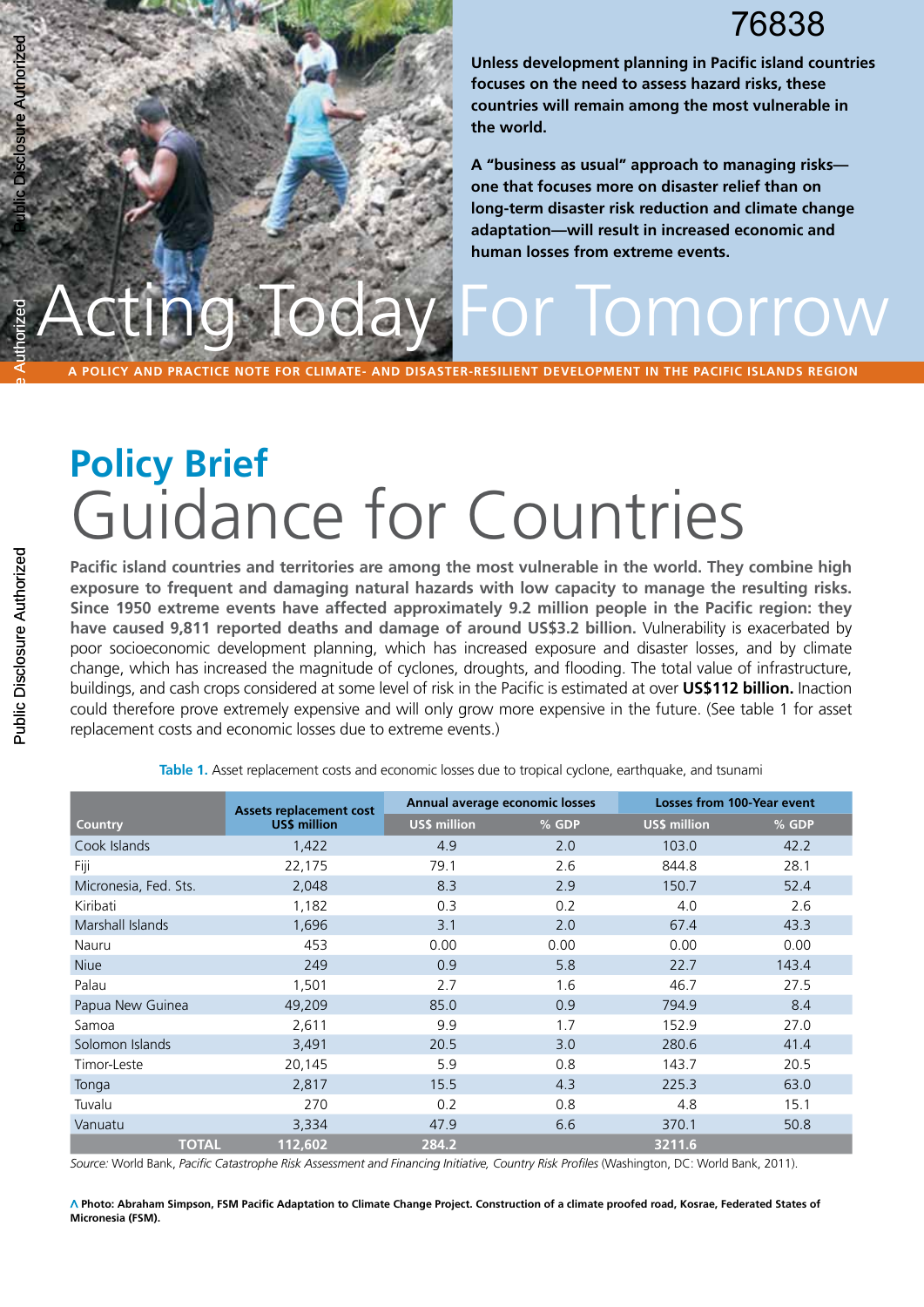#### Acting Today For Tomorrow

#### **a policy and practice note for climate- and disaster-resilient development in the pacific islands region**

Development that integrates risk considerations is the best solution to the problem of vulnerability in the Pacific. If this solution is not achieved, economic and human losses from extreme events will increase, slowonset and low-intensity climate and weather events will continue to create hardships for the poor and other marginalized groups, economic growth will be slow, and progress toward Millennium Development Goals will be delayed.

Evidence shows that disaster risk reduction (DRR) and climate change adaptation (CCA) programs can be cost-effective. The cost of collecting weather and climate data, for example, is outweighed by the benefits for agriculture (better scheduling of planting and harvest), the tourism industry (scheduling of activities), and electric utilities (anticipation of demand fluctuations).

But in spite of being cost-effective, and in spite of the various policy and planning instruments that have appeared in recent years (such as Joint National Action Plans for climate change adaptation and disaster risk reduction), the goal of climate- and disaster- resilient development has eluded Pacific island countries and territories. Although disaster- and climate-related investment has grown in the last 10 years, projects and programs tend to be short term, poorly coordinated, and poorly integrated. The institutions responsible for supporting DRR and CCA (governments, regional organizations, and donor and development institutions) have weak partnerships, tend to be structurally rigid, and often work in isolation from the actors involved in socioeconomic development planning and implementation. Direct economic losses are often



**Figure 1.** Countries tend to focus on direct economic losses, many of which are offset by donors; social and hidden costs are often larger if their impact on the national economy is taken into account. These costs are seldom offset by donors.

offset by donors and other development partners, but countries still bear the social and hidden costs, such as increased illness, lost work days, lost subsistence crops, and reduced transport links (figure 1).

This arrangement is inefficient and expensive and does little to address the underlying causes of vulnerability. **But barriers to achieving climate- and disaster-resilient development can be overcome if three critical requirements are met** (figure 2):

- 1. Risk considerations must be integrated in the formulation and implementation of social and economic development policies and plans.
- 2. Political authority, leadership, and accountability must be robust and effective.
- 3. Coordination and cooperation among actors must be increased.

#### **Figure 2.** Key requirements for climate- and disaster-resilient development

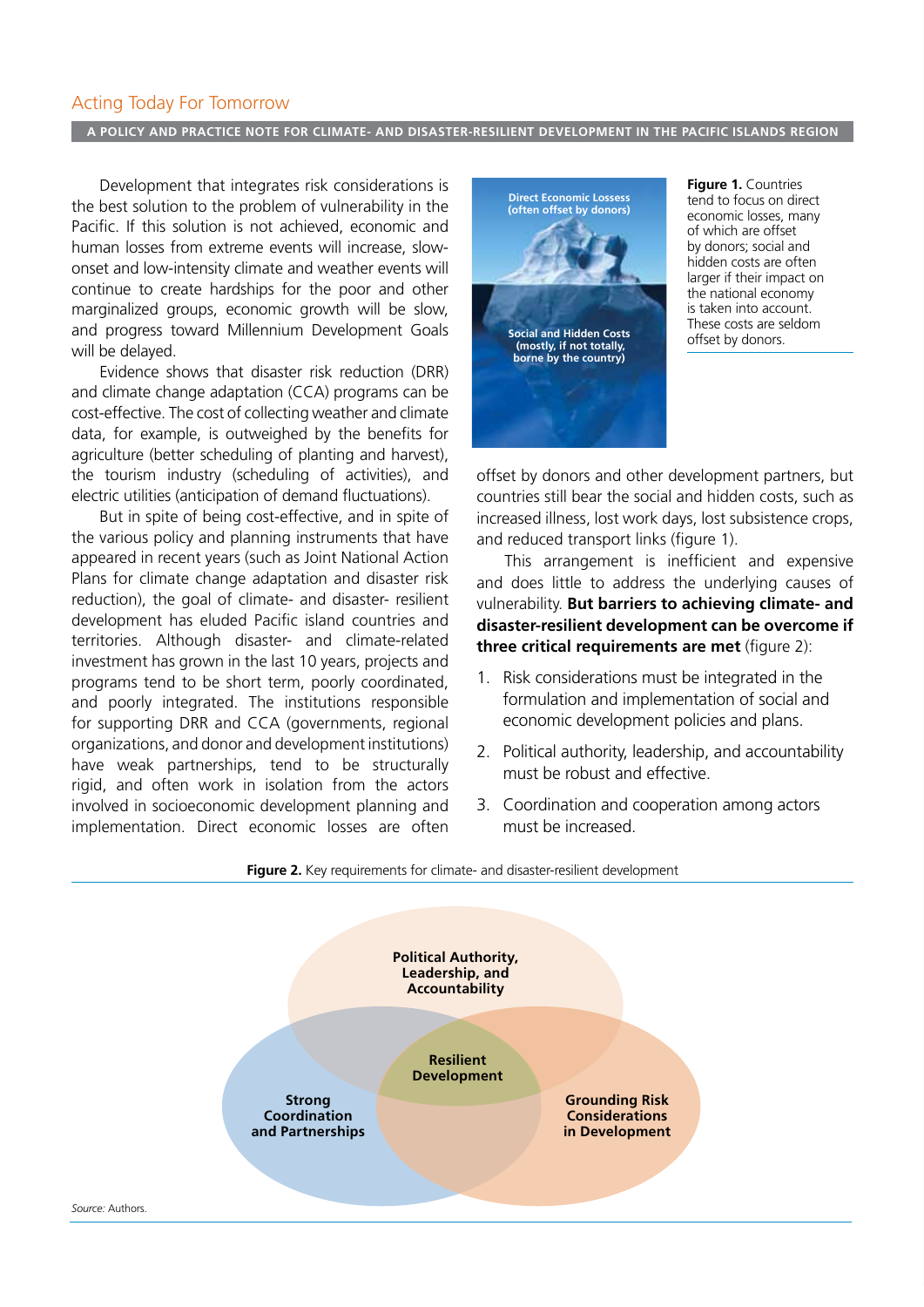## **Practical steps for** grounding risk considerations in development:

- 1. Strengthen support to relevant national and subnational institutions to ensure coordination of disaster risk reduction and climate change adaptation at all levels.
- 2. Focus on outcomes rather than inputs to clarify and rationally assign the roles and responsibilities of institutions.
- 3. Make mainstreaming of climate and disaster risk considerations in development planning and budgetary processes a priority.
- 4. Increase commitment to monitoring and evaluation in order to improve outcomes and impacts, and use existing frameworks for monitoring development in the absence of dedicated resilient-development frameworks.
- 5. Give precedence to development initiatives that reduce vulnerability and adapt existing tools (such as land use plans, building codes, and environmental regulations) to achieve higher resilience to hazards.
- 6. Insist that data and information produced by partners be accessible, serve the needs of end-users, and inform the selection of priority investments and development programs.



### **Practical steps for** achieving strong political authority, leadership, and accountability:

- 1. Anchor coordination of disaster risk reduction and climate change adaptation in a high-level central ministry/body with a high level of political authority.
- 2. Ensure that leaders are knowledgeable about disaster and climate risk management.
- 3. Build on existing mechanisms such as strategic and corporate planning and budgetary processes.
- 4. Ensure that DRR and CCA are reflected in national and subnational budgets.
- 5. Proactively include communities, local/provincial governments, and central governments in the design and implementation of disaster- and climate-resilient investments.

**Photo: Ciril Jazbec. North Tarawa, Kiribati.** 

# **Practical steps for** promoting strong coordination and partnerships:

- 1. Encourage mutual trust, respect, and flexibility among actors at national and regional levels to foster good working relationships and ensure adequate resourcing and efficient sharing of knowledge and implementation capacity.
- 2. Optimize the comparative advantages of regional institutions by appropriately dividing labor (for instance, coordination responsibility could be anchored in the Pacific Islands Forum Secretariat, which oversees regional development, cooperation, and integration; and DRR and CCA services could be handled by the Secretariat of the Pacific Community and Secretariat of the Pacific Regional Environment Programme, which have the technical mandate and capacity to deliver them).
- 3. Improve alignment between national institutions and increase involvement of relevant ministries (in particular Finance and Economic Planning) to make climate change and disaster risk into economy-wide and development-wide issues and facilitate effective whole-of-government approaches.
- 4. Use strong and transparent consultation and coordination mechanisms to facilitate sharing of data, good practices, and lessons learned.
- 5. Promote joint planning, programming, and implementation of DRR and CCA interventions with development partners in ways that make optimum use of their comparative advantages.